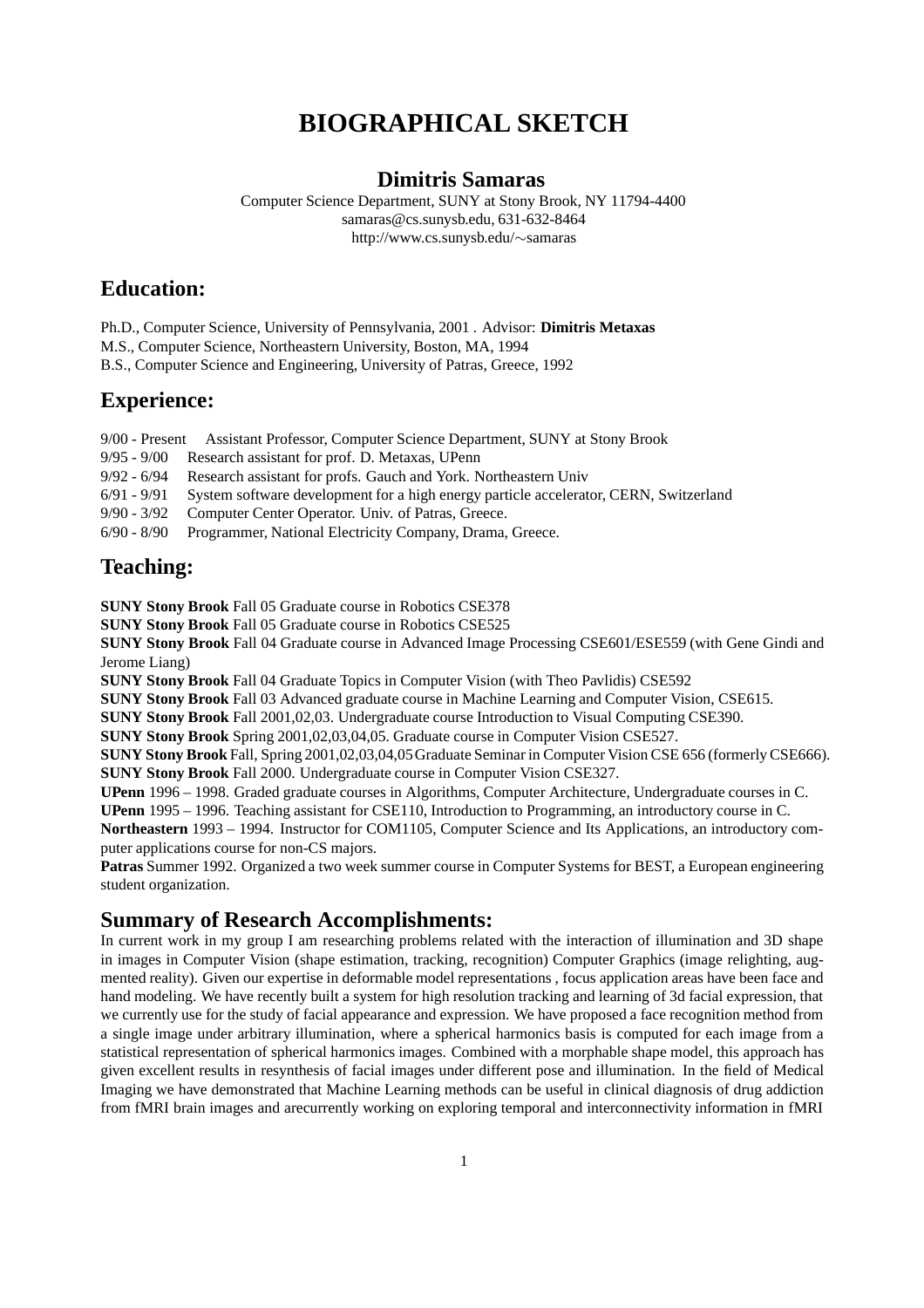brain sequences.

#### **Journal Publications:**

- 1. Zhang, L., Samaras, D., Face Recognition from A Single Training Image under Arbitrary Unknown Lighting using Spherical Harmonics. In *IEEE Trans on Pattern Analysis and Machine Intelligence* (to appear)
- 2. Moreno-Noguer, F., Sanfeliu A., Samaras D., Integration of Deformable Contours and a Multiple Hypotheses Fisher Color Model for Robust Tracking in Varying Illuminant Environments. In *Image and Vision Computing* (to appear)
- 3. Duan, Y., Yang, L., Qin, H., Samaras, D., Zhao, H., PDE-Based Deformable Surface for Shape Reconstruction. In *Computer Vision and Image Understanding* (under review)
- 4. Wang, Y., Samaras, D., Estimation of Multiple Directional Illuminants from a Single Image . In *Image and Vision Computing* (under review)
- 5. Wang, Y., Huang, X., Lee, C.S., Zhang, S., Li, Z., Samaras, D., Metaxas, D., Elgammal, A., Huang, P. High Resolution Acquisition, Learning and Transfer of Dynamic 3-D Facial Expressions In *Computer Graphics Forum (EuroGraphics 2004)* pp. III: 677-686.
- 6. Wang Y., Samaras D., Estimation of Multiple Directional Light Sources for Synthesis of Augmented Reality Images. In *Graphical Models* 65, July 2003, pp. 185-205..
- 7. Samaras, D., Metaxas, D., Illumination Constraints in Deformable models for Shape and Light Direction Estimation. In *IEEE Transactions on Pattern Recognition and Machine Intelligence*, February 2003, pp. 247-264

### **Refereed Conference Publications:**

- 1. Zhang, W., Samaras, D., Yang H., Zelinsky, G. A Computational Model of Eye Movements during Object Class Detection, in *Proceedings of Neural Information Processing (NIPS) 2005* (to appear)
- 2. Zelinsky ,G. Zhang, W., Yu, B., Chen, X., Samaras, D. The Role of Top-down and Bottom-up Processes in Guiding Eye Movements during Visual Search, in *Proceedings of Neural Information Processing (NIPS) 2005* (to appear)
- 3. Zhang, L., Samaras, D., Alia-Klein, N., Volkow, N., Goldstein, R., Modeling Neuronal Interactivity using Dynamic Bayesian Networks, in *Proceedings of Neural Information Processing (NIPS) 2005* (to appear)
- 4. Zhang, L., Samaras, D., Alia-Klein, N., Tomasi, D., Cottone, L., Leskovjan, A., Volkow, N., Goldstein, R., Exploiting Temporal Information in Functional Magnetic Resonance Imaging Brain Data, In *Proceesings of the International Conference on Medical Image Computing and Computer Assisted Intervention (MICCAI) 2005*, Palm Springs, CA, pp. 679-687
- 5. Wang, Y., Gupta, M., Zhang, S., Wang, S., Gu, D., Samaras, D., Huang, P., High Resolution Tracking of Non-Rigid 3D Motion of Densely Sampled Data Using Harmonic Maps. In *Proceedings of the IEEE International Conference on Computer Vision 2005* Beijing, China, pp. 388-395
- 6. Moreno-Noguer, F., Sanfeliu, A., Samaras, D. Integration of Conditionally Dependent Object Features for Robust Figure/Background Segmentation. In *Proceedings of the IEEE International Conference on Computer Vision 2005* Beijing, China pp. 1713-1720
- 7. Wang S., Zhang L., Samaras D., Face Reconstruction across Different Poses and Arbitrary Illumination Conditions. In *Proceedings of Audio- and Video-based Biometric Person Authentication Conference 2005* Rye, NY, pp. 91-101.
- 8. Zhang, W., Bin, Y.,Zelinsky, G., Samaras, D. Object Class Recognition using Multiple Layer Boosting with Heterogeneous Features, to appear in *Proceedings of the IEEE Computer Vision and Pattern Recognition Conference 2005* San Diego, CA, pp. II:323-330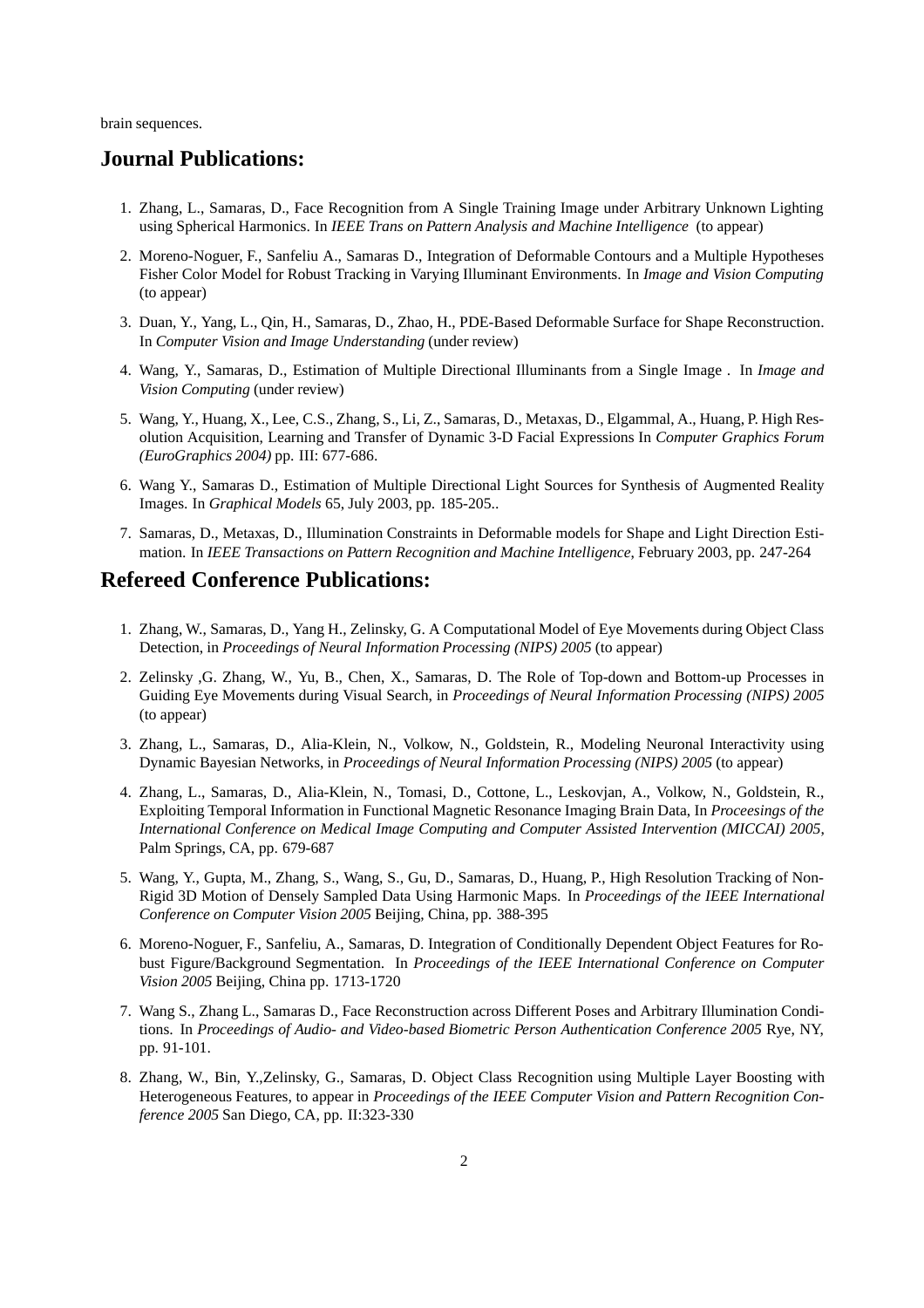- 9. Zhang L., Wang S., Samaras D., Face Synthesis and Recognition from a Single Image under Arbitrary Unknown Lighting using a Spherical Harmonic Basis Morphable Model. In *Proceedings of the IEEE Computer Vision and Pattern Recognition Conference 2005* San Diego, CA, pp. II:209-216
- 10. Zhang L., Samaras D., Goldstein R., Machine Learning for Clinical Diagnosis from Functional Magnetic Resonance Imaging. In *Proceedings of the IEEE Computer Vision and Pattern Recognition Conference 2005* San Diego, CA, pp. I:1211-1217
- 11. Zhang L., Wang Y., Wang S., Samaras D., Image-Driven Re-targeting and Relighting of Facial Expressions. In *Proceedings of the Computer Graphics International Conference 2005* Stony Brook, NY, pp. 11-18
- 12. Moreno-Noguer F., Sanfeliu A., Samaras D. Fusion of a Multiple Hypotheses Color Model and Deformable Contours for Figure Ground Segmentation in Dynamic Environments. In *Proc. 3rd IEEE Workshop on Articulated and Nonrigid Motion, ANM 2004*, (in conjunction with CVPR 2004), Washington, DC.
- 13. Huang X., Zhang S., Wang Y., A Hierarchical Framework for High Resolution Facial Expression Tracking. In *Proc. 3rd IEEE Workshop on Articulated and Nonrigid Motion, ANM 2004*, (in conjunction with CVPR 2004), Washington, DC.
- 14. Duan Y., Yang L., Qin H., Samaras D., Shape Reconstruction from 3D and 2D Data Using PDE-Based Deformable Surfaces. In *Proceedings of the European Conference of Computer Vision 2004* Prague, Czech Republic, pp. III:238-251 .
- 15. Zhang L., Samaras D. Pose Invariant Face Recognition under Arbitrary Unknown Lighting using Spherical Harmonics. In*LNCS Biometric Authentication Workshop* (in conjunction with ECCV2004), Prague, Czech Republic, pp. 10-23.
- 16. Wang Y., Samaras D. Multiple Directional Illuminant Estimation from a Single Image. In *Proceedings of the IEEE Workshop on Color and Photometric Methods in Computer Vision* (in conjunction with ICCV 2003) Nice, France.
- 17. Face Recognition Under Variable Lighting using Harmonic Image Exemplars. Lei Zhang, Dimitris Samaras. In *Proceedings of the IEEE Computer Vision and Pattern Recognition Conference 2003*, Madison, WI, pp. I:19-25.
- 18. Using Multiple Cues for Hand Tracking and Model Refinement Shan Lu, Dimitris Metaxas, Dimitris Samaras, John Oliensis. In *Proceedings of the IEEE Computer Vision and Pattern Recognition Conference 2003* Madison, WI, pp. II:443-450
- 19. Model-based Integration of Visual Cues for Hand Tracking. Shan Lu, Gang Huang , Dimitris Samaras, Dimitris Metaxas. In *Proceedings of the IEEE Workshop in Motion and Video Computing 2002*, Orlando, FL, pp. 118- 124
- 20. Estimation of Multiple Directional Light Sources for Synthesis of Mixed Reality Images. Yang Wang, Dimitris Samaras In *Proceedings of Pacific Graphics 2002*, Beijing, China, pp. 38-47.
- 21. Wang Y., Samaras D., Estimation of Multiple Illuminants from a Single Image of Arbitrary Known Geometry. In *Proceedings of the European Conference of Computer Vision 2002* Copenhagen, Denmark, pp III:272-288.
- 22. Samaras D., Metaxas D., Fua P. and Leclerc Y.G. Variable Albedo Surface Reconstruction from Stereo and Shape from Shading. In *Proceedings of the IEEE Computer Vision and Pattern Recognition Conference 2000* Hilton Head, SC, pp. I:480-487.
- 23. Samaras, D., Metaxas, D., Coupled Lighting Direction and Shape Estimation from Single Images, In *Proceedings of the IEEE International Conference on Computer Vision 1999* Corfu, Greece, pp. 868-874.
- 24. Samaras, D., Metaxas, D., Incorporating Illumination Constraints in Deformable Models, In *Proceedings of the IEEE Computer Vision and Pattern Recognition Conference 1998* Santa Barbara, CA, pp. 322-329.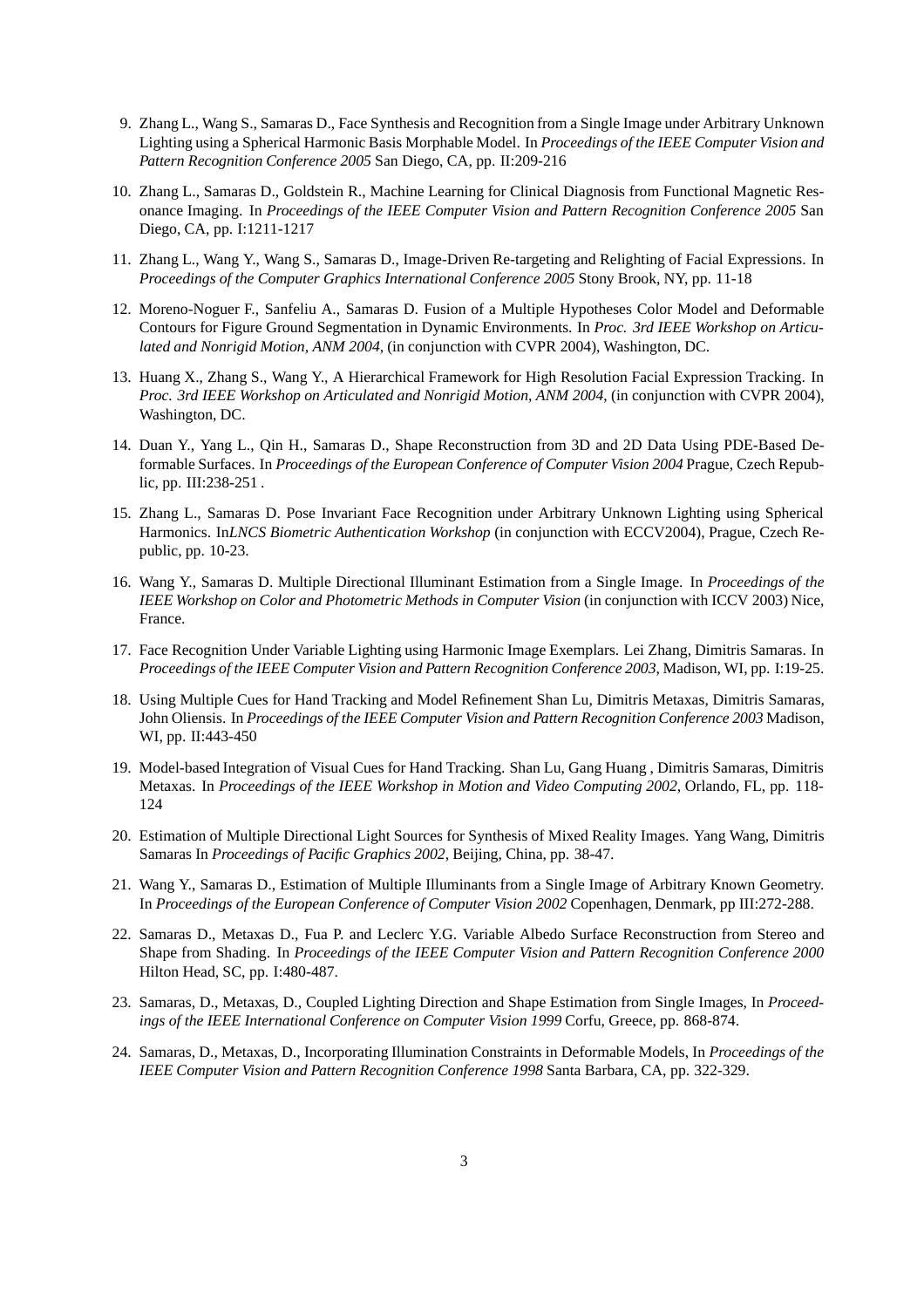# **Funding**

- NIH-NIDA PI: Machine Learning Techniques to Analyze Dynamic Functional Neuro-Imaging of the Mechanisms Underlying Inhibitory Control 09/05-08/10 \$1,166,605
- NSF-HSD co-PI: See Where I'm Looking: Using Shared Eyegaze to Coordinate Time-Critical Collaborative Tasks (PI: G. Zelinsky) 10/05-9/08 total budget \$742,000
- NSF-ITR co-PI:Stochastic Multicue Tracking of Objects with Many Degrees of Freedom (PI: D. Metaxas, Rutgers), 9/03-8/06, \$170,000 of total budget \$400,000
- DoJ. Subcontract from Notre Dame for research in Biometrics. 10/03-9/06 \$125,000
- BNL subcontract: Functional Neuroimaging in drug addiction and other problem behaviors.(PI: Rita Goldstein, BNL). 9/03-8/05, \$47,000.
- DoE co-PI: Imaging the Awake Animal Brain (PI: T. Ernst, Brookhaven National Lab), 6/01-9/05, \$230,000 of total budget \$4,500,000

## **Memberships**

IEEE, ACM.

# **University Service**

CS Coordinator for High School Student Research Experience Program Advisor to CEAS Undergrad Robotics Team CS Graduate Admissions committee member CS Undergraduate Recruitment Committee CS Faculty Recruitment Committee Design of departmental Midterm course evaluation form Member of Committee for Redesign of the CS PhD Qualifying System

# **Community Service**

High School Senior Science Projects: Dan Lopuch Shira Mitchell (Simmons Fellow, Lucent Fellow) AndreW Hsiao (Simmons Fellow)

# **Professional Activities**

Courses Chair *IEEE International Conference in Computer Vision ICCV 2007*. Program Chair *Computer Graphics International 2005* Org. Committee Member *International Workshop on Volume Graphics, 2001*. Program Committee Member *Pacific Graphics 2005, IEEE Workshop on Variational, Geometric and Level Set Methods in Computer Vision 2005, 3D Data Processing, Visualization, and Transmission 2004, IEEE Articulated Nonrigid Motion 2004, CASA 2003, IEEE WMVC 2002, Volume Graphics 2001, Web3D Symposium 2001*. Reviewer, *Computer Vision and Pattern Recognition Conference 1998, 2000*. Reviewer, *IEEE Trans. Pattern Analysis and Machine Intelligence*. Reviewer, *International Journal of Computer Vision* Reviewer, *IEEE Trans. Medical Imaging*. Reviewer, *IEEE Systems, Man and Cybernetics - Part B*. Reviewer, *Computer Vision and Image Understanding*. Reviewer, *Graphical Models and Image Processing*. Reviewer, *Visual Computer*.